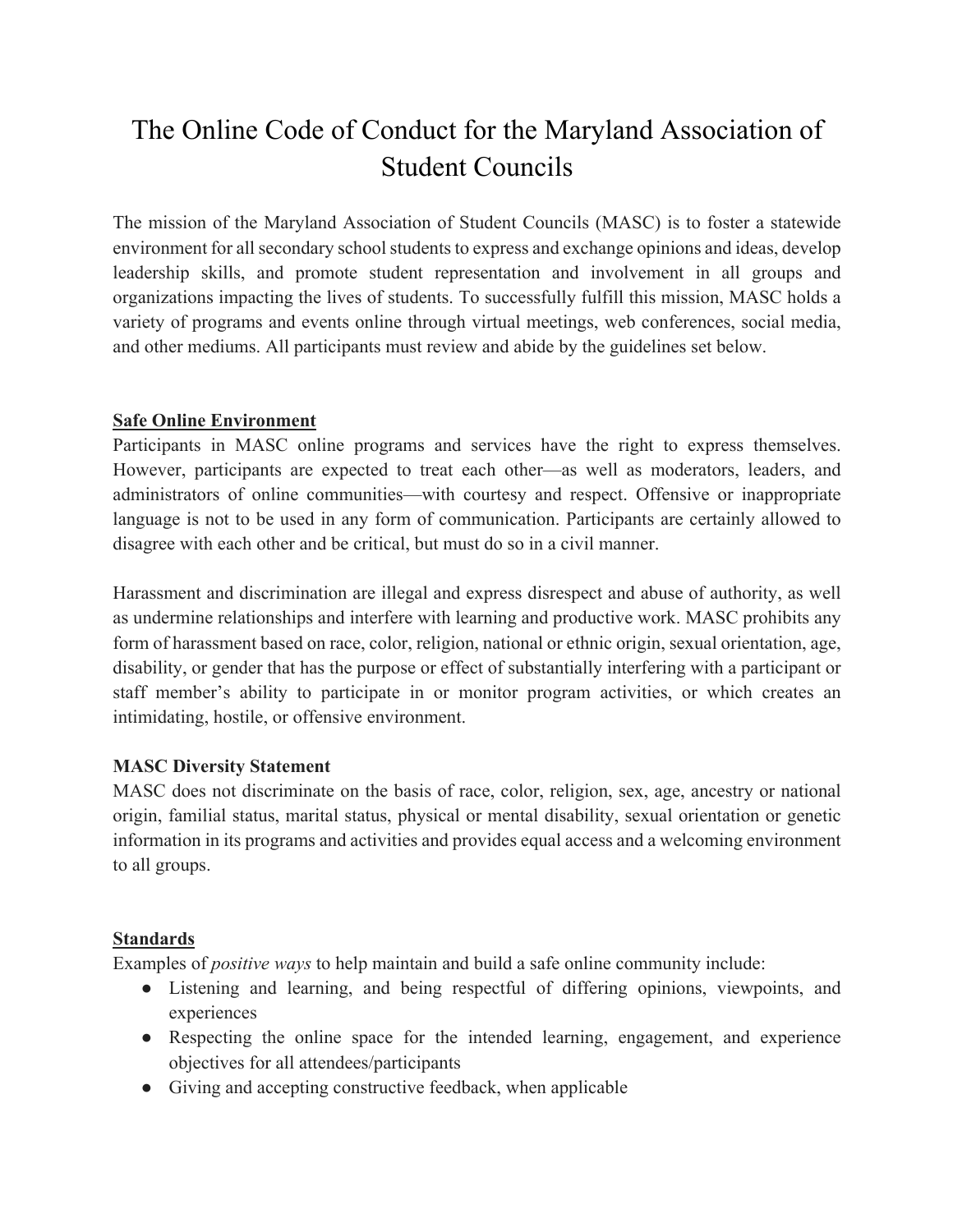- Demonstrating empathy and kindness toward other people
- Accepting responsibility and apologizing to those affected by our mistakes, and learning from the experience

Examples of *unacceptable behavior* include:

- The use of sexualized language or imagery and sexual attention or advances of any kind
- The possession and/or use of any alcoholic beverages, tobacco, illicit drugs, or narcotics displayed in an online community
- Trolling, insulting or derogatory comments, and personal or political attacks
- Public or private harassment, or bullying
- Publishing others' private information, such as a physical or email address, or photos without their explicit permission
- Other conduct which could reasonably be considered inappropriate in an educational and/or professional setting including the use of inappropriate screen/usernames

# **Enforcement Responsibilities**

MASC takes responsibility for enforcing standards of acceptable behavior and will take appropriate and fair corrective action in response to any behavior that it deems inappropriate, threatening, offensive, or harmful.

MASC has the right and responsibility to remove, edit, or reject comments, and other contributions in MASC's online spaces that are not aligned to this Online Code of Conduct, and will communicate reasons for moderator moderation decisions when appropriate.

MASC will follow the below Enforcement Guidelines in determining the consequences for any action it deems in violation of this Online Code of Conduct. A violation of any of these policies and/or guidelines could result in a participant or a group (e.g. a school's chapter or council) being banned from online community activities, including virtual conferences, future webinars/web meetings, and online communities and groups, if applicable. MASC may also notify both the participant's school principal/leaders—and in the case of a student participant, their parents/guardians—as part of the communication.

## **Scope**

This Online Code of Conduct applies within all community spaces and also applies when an individual is officially representing the community in public spaces. Examples of representing our community include using an official email address, posting via an official social media account, or acting as an appointed representative at an online or online event.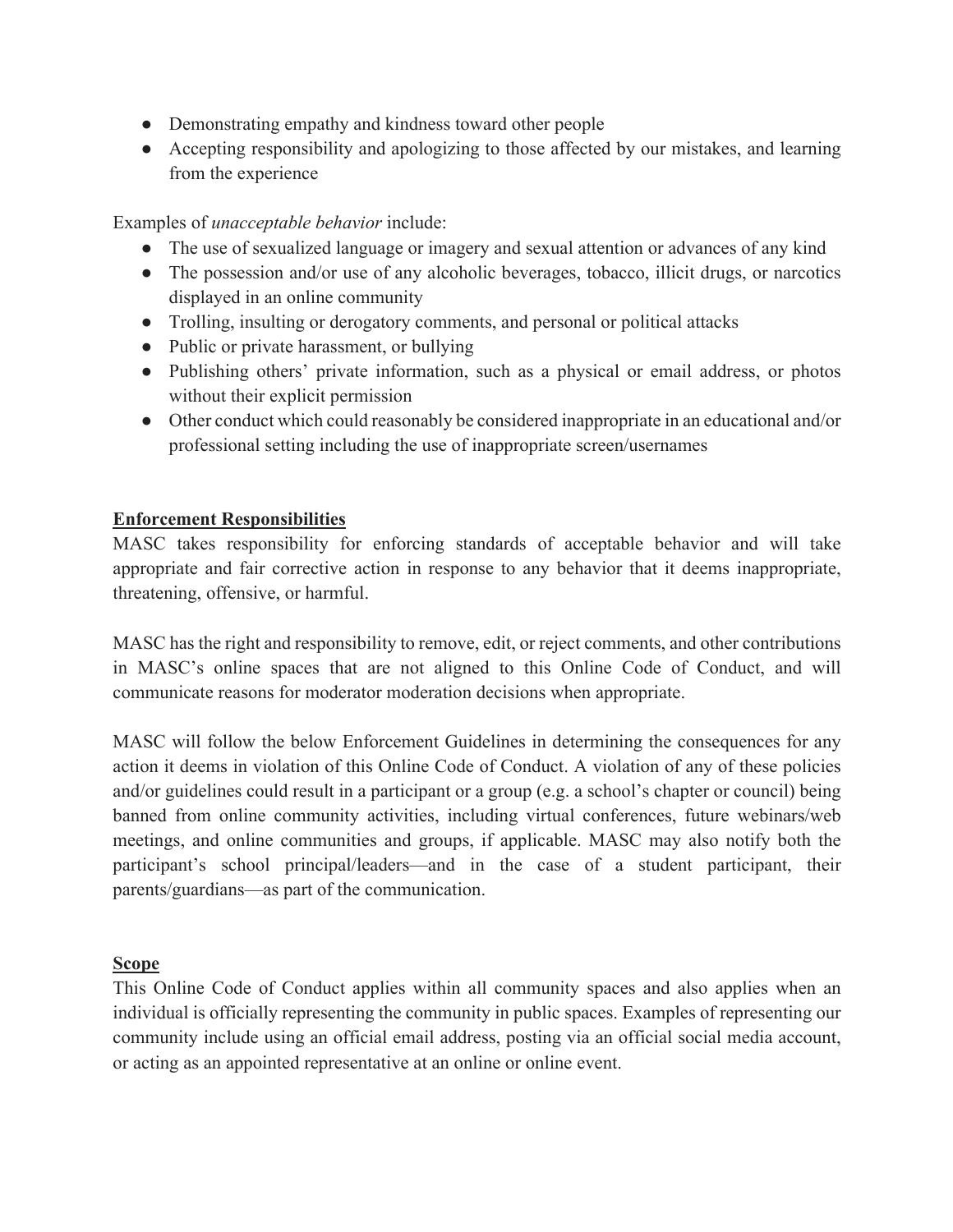## **Reporting Behavior**

Instances of abusive, harassing, or otherwise unacceptable behavior may be reported to the MASC Executive Director via email at **nicete.moodie@mdstudentcouncils.org**. All complaints will be reviewed and investigated promptly and fairly.

All reviewers are obligated to respect the privacy and security of the reporter of any incident.

## **Enforcement Guidelines**

## **1. Correction**

Community Impact: Use of inappropriate language or other behavior deemed unprofessional or unwelcome in the community.

Consequence: A private, written warning from community leaders, providing clarity around the nature of the violation and an explanation of why the behavior was inappropriate. A public apology may be requested.

## **2. Warning**

Community Impact: A violation through a single incident or series of actions.

Consequence: A warning with consequences for continued behavior. No interaction with the people involved,

including unsolicited interaction with those enforcing the Online Code of Conduct, for a specified period. This includes avoiding interactions in community spaces as well as external channels like social media. Violating these terms may lead to a temporary or permanent ban from specific or all virtual communities administered by MASC.

## **3. Temporary Ban**

Community Impact: A serious violation of community standards, including sustained inappropriate behavior.

Consequence: A temporary ban from any sort of interaction or public communication with the community for a specified period. No public or private interaction with the people involved, including unsolicited interaction with those enforcing the Online Code of Conduct, is allowed during this period. Violating these terms may lead to a permanent ban.

## **4. Permanent Ban**

Community Impact: A serious, flagrant violation of community standards, or demonstrating a pattern of violation of community standards, including sustained inappropriate behavior, harassment of an individual, or aggression toward or disparagement of classes of individuals. Consequence: A permanent ban from any sort of public interaction within the community.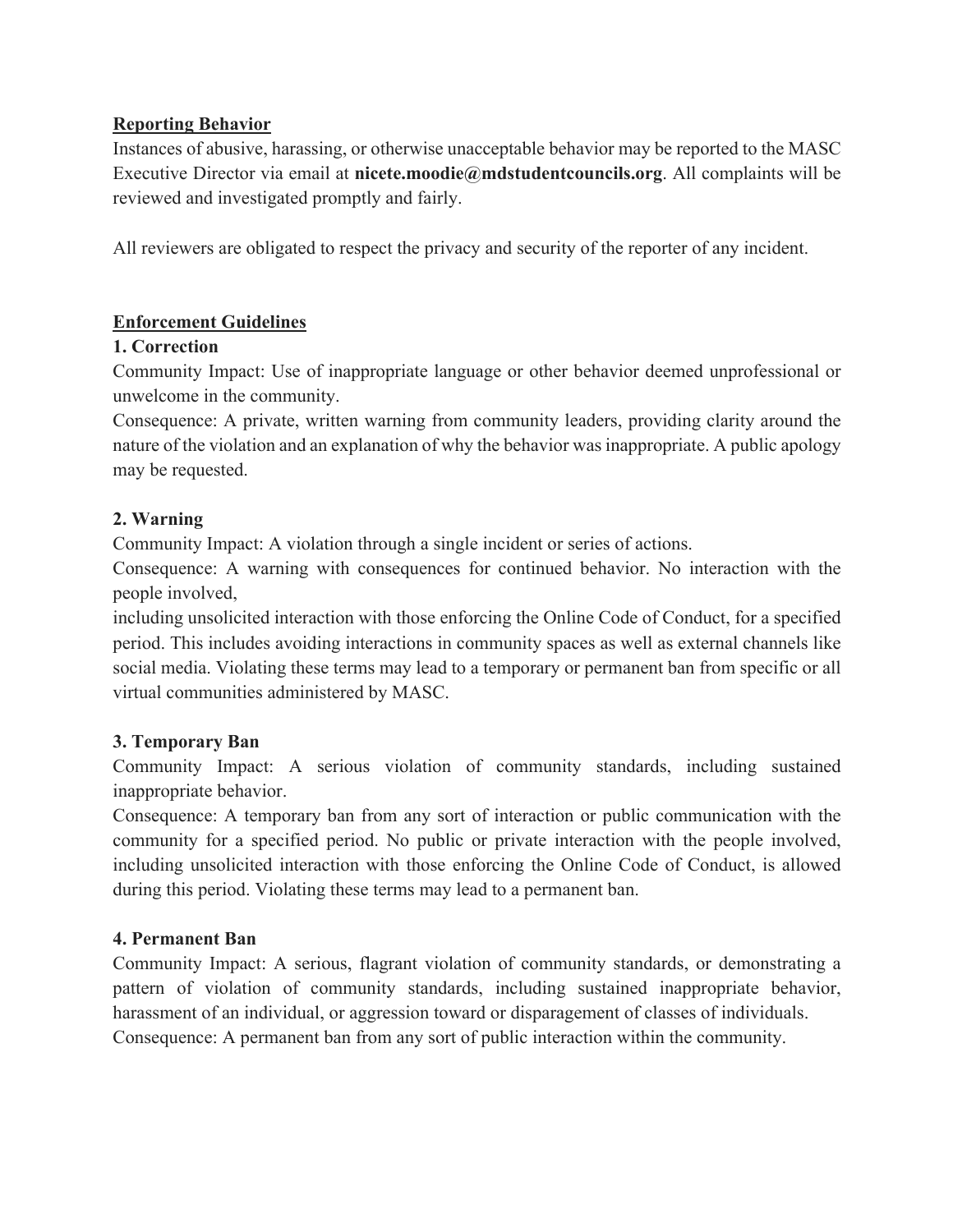# **Guidelines for Content Presentation and Sharing**

# **Intellectual Property Rights**

You should only share content that you own, or that you are otherwise authorized to share. If you share content that you do not own or otherwise do not have the rights to share, you may be infringing another person's intellectual property rights. This includes any third party content included in your content, derivative creations, or performances of others' copyrighted content. We encourage you to assess your content for adherence to applicable intellectual property laws and the proper application of principles such as fair use, and to secure all appropriate rights needed, before sharing your content in MASC virtual spaces.

Any unauthorized content you share in MASC virtual spaces may be subject to a takedown by the rights holder(s) to remove the infringing content. Multiple violations of our policies may lead to a permanent suspension of your participation.

Examples of content you cannot share in NASSP virtual spaces without permission from the copyright owners or other authorization include:

- Sharing other creators' content
- Sharing content from other sites
- Showing movies, television shows, or sports matches
- Playing music you do not own or do not have the rights to share

# **Impersonation**

Content or activity meant to impersonate an individual or organization is prohibited. Any attempts to misrepresent yourself as a member or representative of NASSP will result in indefinite suspension.

# **Spams, Scams, and Other Malicious Content**

Any content or activity that disrupts, interrupts, harms, or otherwise violates the integrity of Twitch services or another user's experience or devices is prohibited. Such activity includes:

- Posting large amounts of repetitive, unwanted messages or user reports
- Distributing unauthorized advertisements
- Phishing
- Defrauding others
- Spreading malware or viruses
- Misinformation (such as feigning distress, posting misleading metadata, or intentional channel miscategorization)
- Tampering (such as artificially inflating follow or live viewer stats)
- Selling or sharing user accounts
- Defacing, or attempting to deface, website pages (such as uploading inappropriate or malicious content)